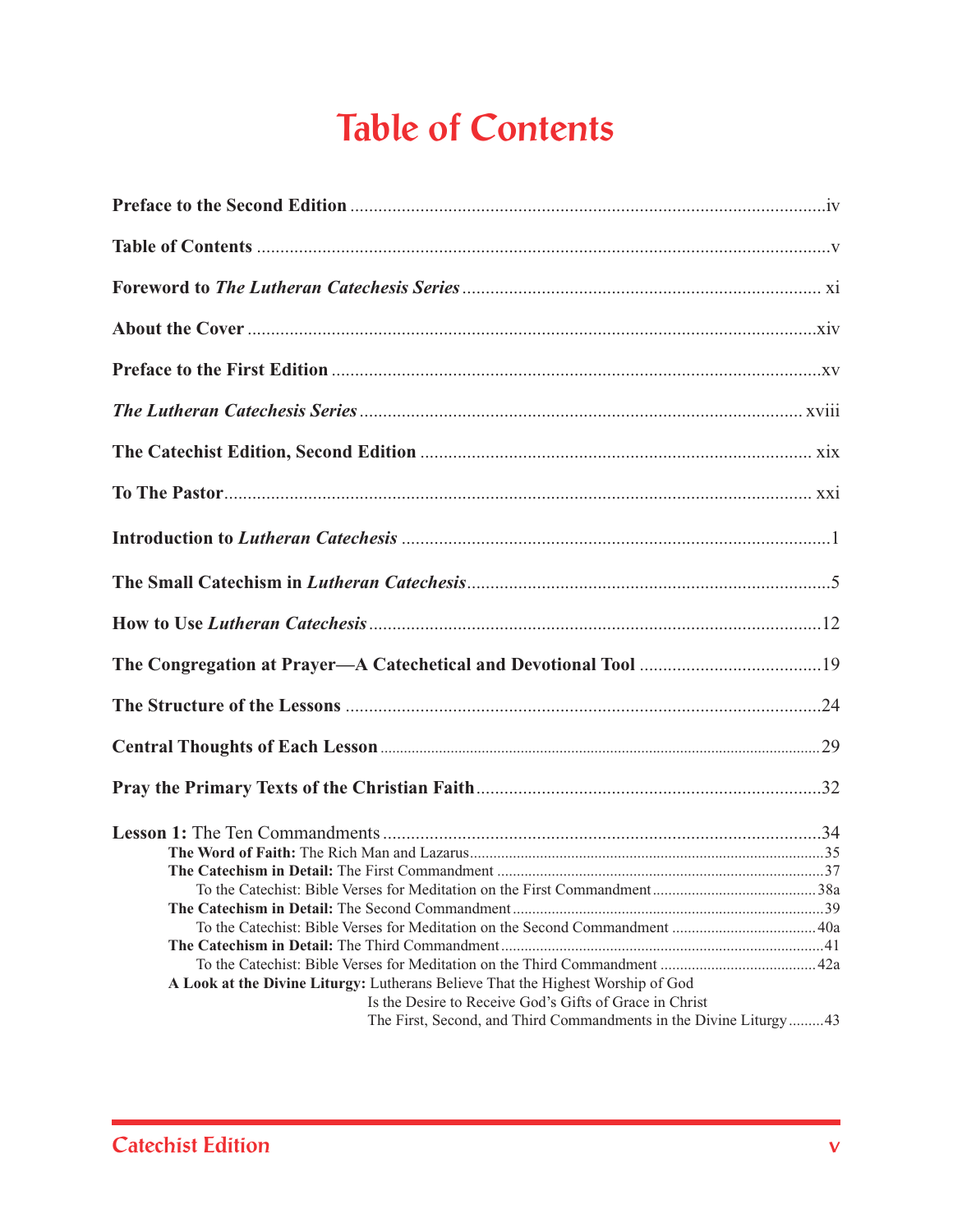| A Look at the Divine Liturgy: Lutherans Believe That the Divine Service                  |  |
|------------------------------------------------------------------------------------------|--|
| Is Necessary for Faith and Salvation                                                     |  |
|                                                                                          |  |
|                                                                                          |  |
|                                                                                          |  |
|                                                                                          |  |
|                                                                                          |  |
|                                                                                          |  |
|                                                                                          |  |
|                                                                                          |  |
|                                                                                          |  |
|                                                                                          |  |
|                                                                                          |  |
|                                                                                          |  |
|                                                                                          |  |
|                                                                                          |  |
|                                                                                          |  |
| A Look at the Divine Liturgy: Christ Serves Us in the Liturgy                            |  |
| to Preserve and Teach the Faith to Each Generation of Christians 79                      |  |
|                                                                                          |  |
|                                                                                          |  |
|                                                                                          |  |
|                                                                                          |  |
|                                                                                          |  |
|                                                                                          |  |
|                                                                                          |  |
|                                                                                          |  |
|                                                                                          |  |
|                                                                                          |  |
|                                                                                          |  |
|                                                                                          |  |
|                                                                                          |  |
|                                                                                          |  |
|                                                                                          |  |
|                                                                                          |  |
|                                                                                          |  |
| To the Catechist: Bible Verses for Meditation on the Second Article—The Crucifixion 106a |  |
|                                                                                          |  |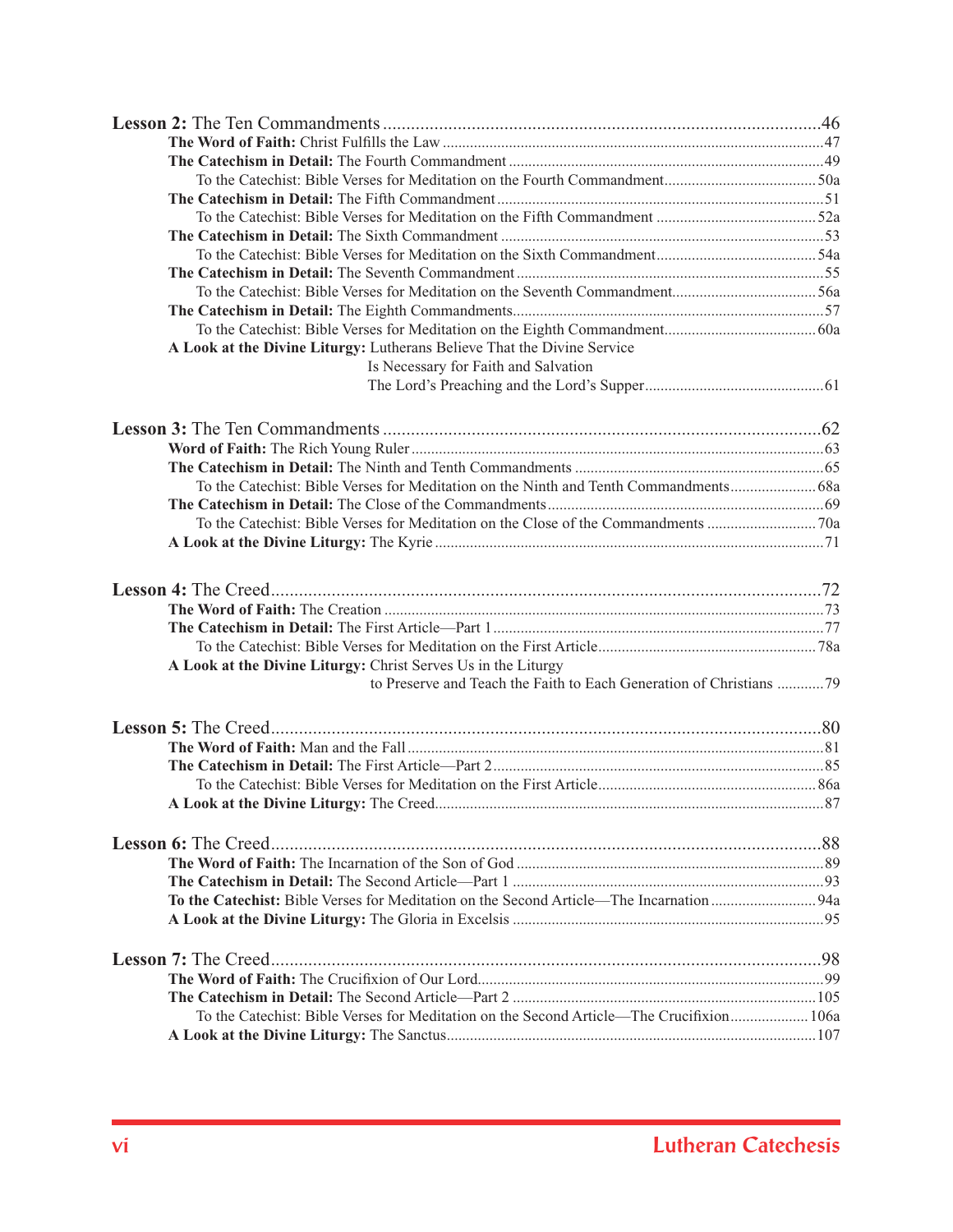| To the Catechist: Bible Verses for Meditation on the Second Article                         |  |
|---------------------------------------------------------------------------------------------|--|
|                                                                                             |  |
|                                                                                             |  |
|                                                                                             |  |
|                                                                                             |  |
|                                                                                             |  |
|                                                                                             |  |
| To the Catechist: Bible Verses for Meditation on the Second Article                         |  |
|                                                                                             |  |
| A Look at the Divine Liturgy: Holy Absolution Proclaims the Judgment of God129              |  |
|                                                                                             |  |
| The Word of Faith: The Holy Ministry of Love-Jesus Promises the Holy Spirit133              |  |
|                                                                                             |  |
|                                                                                             |  |
| A Look at the Divine Liturgy: Word and Sacrament—The Ministry of the Holy Spirit139         |  |
|                                                                                             |  |
|                                                                                             |  |
|                                                                                             |  |
|                                                                                             |  |
|                                                                                             |  |
|                                                                                             |  |
|                                                                                             |  |
|                                                                                             |  |
|                                                                                             |  |
|                                                                                             |  |
|                                                                                             |  |
|                                                                                             |  |
|                                                                                             |  |
|                                                                                             |  |
|                                                                                             |  |
| To the Catechist: Bible Verses for Meditation on the Introduction of the Lord's Prayer 172a |  |
|                                                                                             |  |
|                                                                                             |  |
|                                                                                             |  |
|                                                                                             |  |
|                                                                                             |  |
|                                                                                             |  |
|                                                                                             |  |
|                                                                                             |  |
|                                                                                             |  |
|                                                                                             |  |
|                                                                                             |  |
|                                                                                             |  |
|                                                                                             |  |
|                                                                                             |  |
|                                                                                             |  |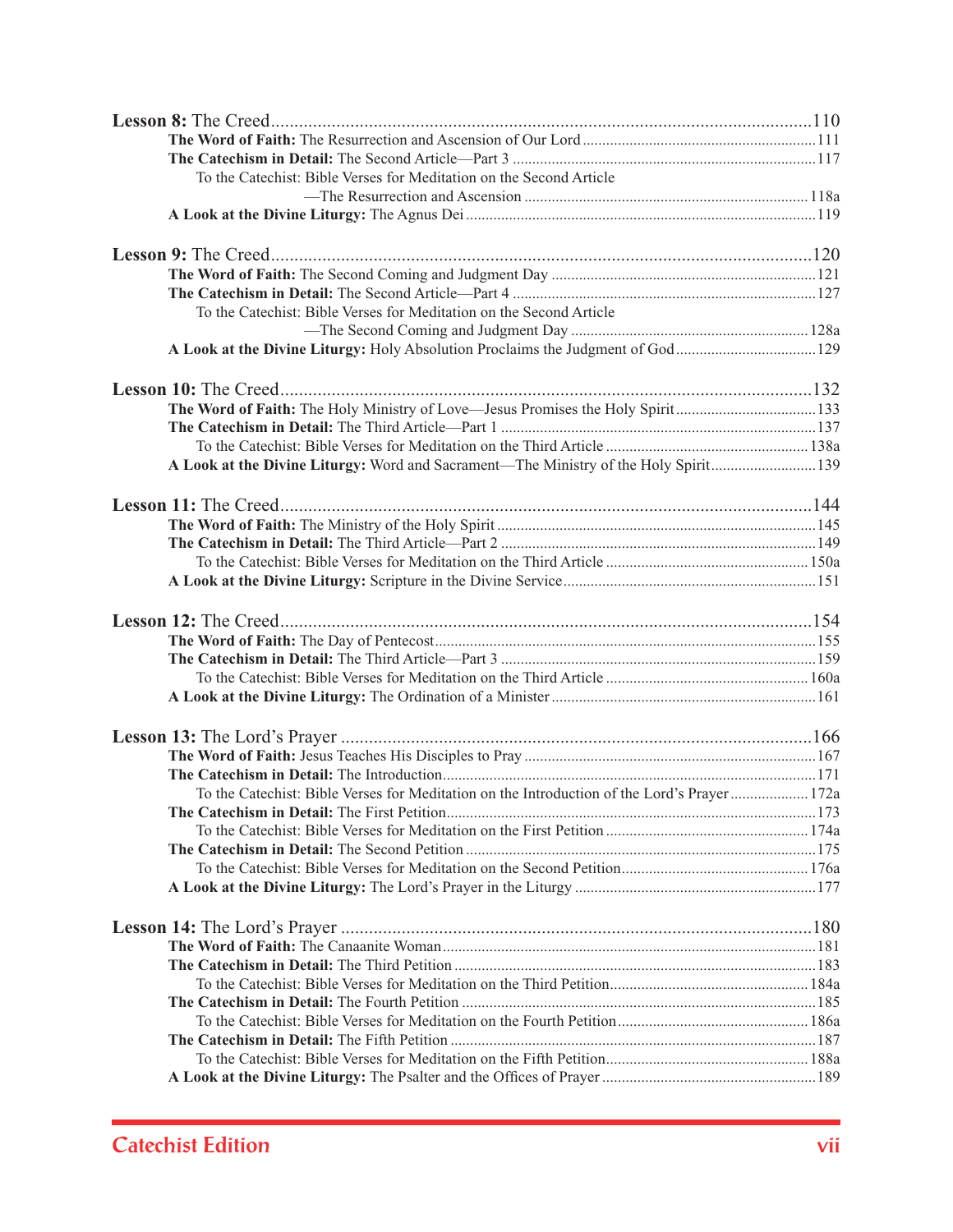| To the Catechist: Bible Verses for Meditation on the Conclusion of the Lord's Prayer202a       |  |
|------------------------------------------------------------------------------------------------|--|
|                                                                                                |  |
|                                                                                                |  |
|                                                                                                |  |
| The Catechism in Detail: What is Baptism?                                                      |  |
| Which is that word of God?                                                                     |  |
| What benefits does Baptism give?                                                               |  |
|                                                                                                |  |
| To the Catechist: Bible Verses for Meditation on the Sacrament of Holy Baptism 212a            |  |
| A Look at the Divine Liturgy: The Sign of the Holy Cross                                       |  |
|                                                                                                |  |
|                                                                                                |  |
|                                                                                                |  |
|                                                                                                |  |
| To the Catechist: Bible Verses for Meditation on the Sacrament of Holy Baptism 220a            |  |
|                                                                                                |  |
|                                                                                                |  |
|                                                                                                |  |
| The Catechism in Detail: What does such baptizing with water indicate?                         |  |
|                                                                                                |  |
| To the Catechist: Bible Verses for Meditation on the Sacrament of Holy Baptism 230a            |  |
|                                                                                                |  |
|                                                                                                |  |
|                                                                                                |  |
|                                                                                                |  |
|                                                                                                |  |
| A Look at the Divine Liturgy: General Confession of Sins in the Church and Among Christians243 |  |
|                                                                                                |  |
|                                                                                                |  |
| The Catechism in Detail: What sins should we confess?                                          |  |
|                                                                                                |  |
|                                                                                                |  |
| A Look at the Divine Liturgy: The Rite of Private Confession and Absolution255                 |  |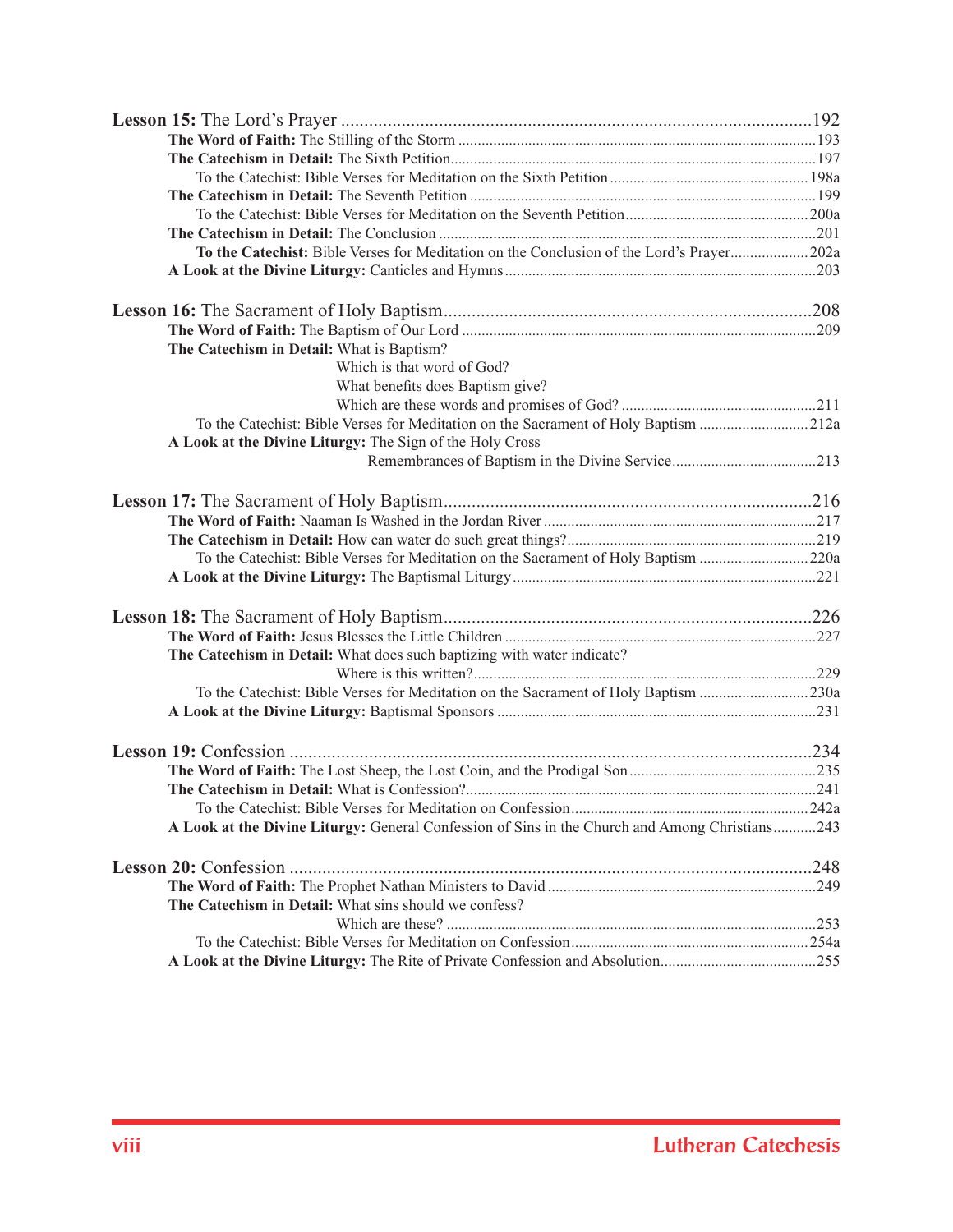| The Catechism in Detail: What is the Office of the Keys?                           |  |
|------------------------------------------------------------------------------------|--|
| Where is this written?                                                             |  |
|                                                                                    |  |
|                                                                                    |  |
|                                                                                    |  |
|                                                                                    |  |
|                                                                                    |  |
| The Catechism in Detail: What is the Sacrament of the Altar?                       |  |
|                                                                                    |  |
|                                                                                    |  |
|                                                                                    |  |
|                                                                                    |  |
|                                                                                    |  |
| The Catechism in Detail: What is the benefit of this eating and drinking?          |  |
|                                                                                    |  |
|                                                                                    |  |
| A Look at the Divine Liturgy: Pastoral Care—Communion of the Sick and Homebound291 |  |
|                                                                                    |  |
|                                                                                    |  |
|                                                                                    |  |
|                                                                                    |  |
| A Look at the Divine Liturgy: Examination of Communicants and Closed Communion 301 |  |
|                                                                                    |  |
|                                                                                    |  |
|                                                                                    |  |
|                                                                                    |  |
|                                                                                    |  |
|                                                                                    |  |
|                                                                                    |  |